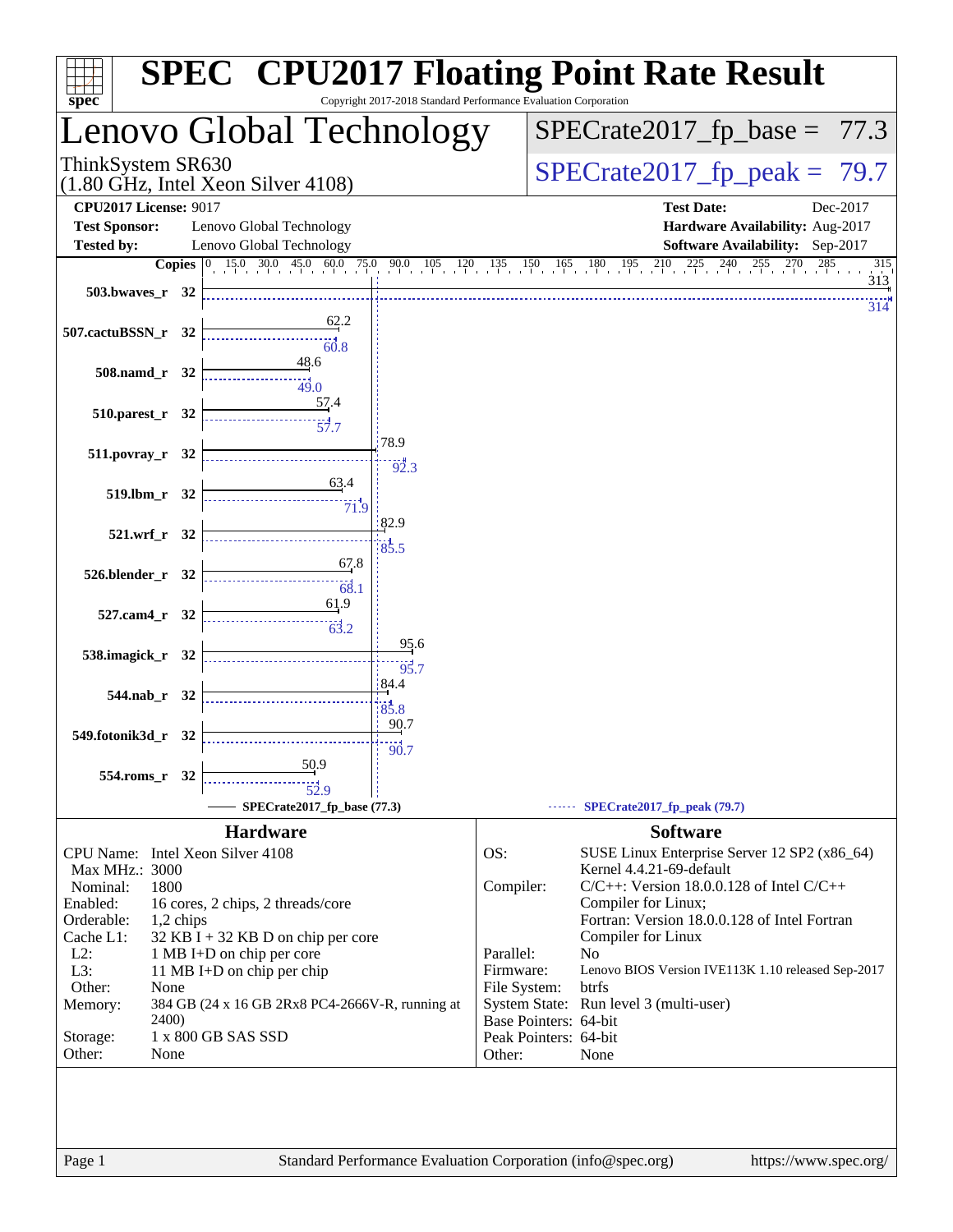

### Lenovo Global Technology

(1.80 GHz, Intel Xeon Silver 4108)

ThinkSystem SR630<br>(1.80 GHz, Intel Xeon Silver 4108)  $\vert$  [SPECrate2017\\_fp\\_peak =](http://www.spec.org/auto/cpu2017/Docs/result-fields.html#SPECrate2017fppeak) 79.7

 $SPECTate2017_fp\_base = 77.3$ 

**[Test Sponsor:](http://www.spec.org/auto/cpu2017/Docs/result-fields.html#TestSponsor)** Lenovo Global Technology **[Hardware Availability:](http://www.spec.org/auto/cpu2017/Docs/result-fields.html#HardwareAvailability)** Aug-2017

**[CPU2017 License:](http://www.spec.org/auto/cpu2017/Docs/result-fields.html#CPU2017License)** 9017 **[Test Date:](http://www.spec.org/auto/cpu2017/Docs/result-fields.html#TestDate)** Dec-2017 **[Tested by:](http://www.spec.org/auto/cpu2017/Docs/result-fields.html#Testedby)** Lenovo Global Technology **[Software Availability:](http://www.spec.org/auto/cpu2017/Docs/result-fields.html#SoftwareAvailability)** Sep-2017

#### **[Results Table](http://www.spec.org/auto/cpu2017/Docs/result-fields.html#ResultsTable)**

|                          | <b>Base</b>   |                |       |                |       | <b>Peak</b>    |       |               |                |              |                |              |                |              |
|--------------------------|---------------|----------------|-------|----------------|-------|----------------|-------|---------------|----------------|--------------|----------------|--------------|----------------|--------------|
| <b>Benchmark</b>         | <b>Copies</b> | <b>Seconds</b> | Ratio | <b>Seconds</b> | Ratio | <b>Seconds</b> | Ratio | <b>Copies</b> | <b>Seconds</b> | <b>Ratio</b> | <b>Seconds</b> | <b>Ratio</b> | <b>Seconds</b> | <b>Ratio</b> |
| 503.bwayes_r             | 32            | 1025           | 313   | 1025           | 313   | 1023           | 314   | 32            | 1021           | 314          | 1025           | 313          | 1021           | 314          |
| 507.cactuBSSN r          | 32            | 651            | 62.2  | 652            | 62.2  | 651            | 62.2  | 32            | 667            | 60.7         | 667            | 60.8         | 666            | 60.8         |
| $508$ .namd $r$          | 32            | 624            | 48.7  | 626            | 48.6  | 626            | 48.6  | 32            | 622            | 48.9         | 620            | 49.0         | 620            | 49.0         |
| $510.parest_r$           | 32            | 1454           | 57.6  | 1457           | 57.4  | 1461           | 57.3  | 32            | 1448           | 57.8         | 1453           | 57.6         | 1451           | 57.7         |
| 511.povray_r             | 32            | 946            | 78.9  | 944            | 79.1  | 948            | 78.9  | 32            | 809            | 92.3         | 814            | 91.8         | 809            | 92.3         |
| $519$ .lbm $r$           | 32            | 531            | 63.5  | 532            | 63.4  | 532            | 63.4  | 32            | 469            | 71.9         | 467            | 72.1         | 469            | 71.9         |
| $521$ .wrf r             | 32            | 864            | 82.9  | 864            | 83.0  | 865            | 82.9  | 32            | 840            | 85.4         | 839            | 85.5         | 837            | 85.6         |
| 526.blender r            | 32            | 721            | 67.6  | 718            | 67.9  | 719            | 67.8  | 32            | 716            | 68.1         | 715            | 68.1         | 715            | 68.2         |
| $527$ .cam $4r$          | 32            | 905            | 61.9  | 903            | 62.0  | 905            | 61.9  | 32            | 887            | 63.1         | 885            | 63.2         | 885            | 63.3         |
| 538.imagick_r            | 32            | 832            | 95.7  | 832            | 95.6  | 832            | 95.6  | 32            | 832            | 95.7         | 832            | 95.7         | 832            | 95.7         |
| $544$ .nab r             | 32            | 638            | 84.4  | 636            | 84.7  | 638            | 84.4  | 32            | 628            | 85.8         | 627            | 85.9         | 628            | 85.8         |
| 549.fotonik3d r          | 32            | 1374           | 90.7  | 1375           | 90.7  | 1374           | 90.8  | 32            | 1376           | 90.6         | 1375           | 90.7         | 1374           | 90.8         |
| $554$ .roms $r$          | 32            | 999            | 50.9  | <u>999</u>     | 50.9  | 996            | 51.0  | 32            | 962            | 52.9         | 961            | 52.9         | 961            | 52.9         |
| $SPECrate2017$ fp base = |               |                | 77.3  |                |       |                |       |               |                |              |                |              |                |              |

**[SPECrate2017\\_fp\\_peak =](http://www.spec.org/auto/cpu2017/Docs/result-fields.html#SPECrate2017fppeak) 79.7**

Results appear in the [order in which they were run.](http://www.spec.org/auto/cpu2017/Docs/result-fields.html#RunOrder) Bold underlined text [indicates a median measurement.](http://www.spec.org/auto/cpu2017/Docs/result-fields.html#Median)

#### **[Submit Notes](http://www.spec.org/auto/cpu2017/Docs/result-fields.html#SubmitNotes)**

 The numactl mechanism was used to bind copies to processors. The config file option 'submit' was used to generate numactl commands to bind each copy to a specific processor. For details, please see the config file.

#### **[Operating System Notes](http://www.spec.org/auto/cpu2017/Docs/result-fields.html#OperatingSystemNotes)**

Stack size set to unlimited using "ulimit -s unlimited"

#### **[General Notes](http://www.spec.org/auto/cpu2017/Docs/result-fields.html#GeneralNotes)**

Environment variables set by runcpu before the start of the run: LD\_LIBRARY\_PATH = "/home/cpu2017.1.0.2.ic18.0/lib/ia32:/home/cpu2017.1.0.2.ic18.0/lib/intel64" LD\_LIBRARY\_PATH = "\$LD\_LIBRARY\_PATH:/home/cpu2017.1.0.2.ic18.0/je5.0.1-32:/home/cpu2017.1.0.2.ic18.0/je5.0.1-64" Binaries compiled on a system with 1x Intel Core i7-4790 CPU + 32GB RAM memory using Redhat Enterprise Linux 7.4 Transparent Huge Pages enabled by default Prior to runcpu invocation Filesystem page cache synced and cleared with: sync; echo 3> /proc/sys/vm/drop\_caches runcpu command invoked through numactl i.e.: numactl --interleave=all runcpu <etc> No: The test sponsor attests, as of date of publication, that CVE-2017-5754 (Meltdown) is mitigated in the system as tested and documented.

**(Continued on next page)**

| Page 2 | Standard Performance Evaluation Corporation (info@spec.org) | https://www.spec.org/ |
|--------|-------------------------------------------------------------|-----------------------|
|--------|-------------------------------------------------------------|-----------------------|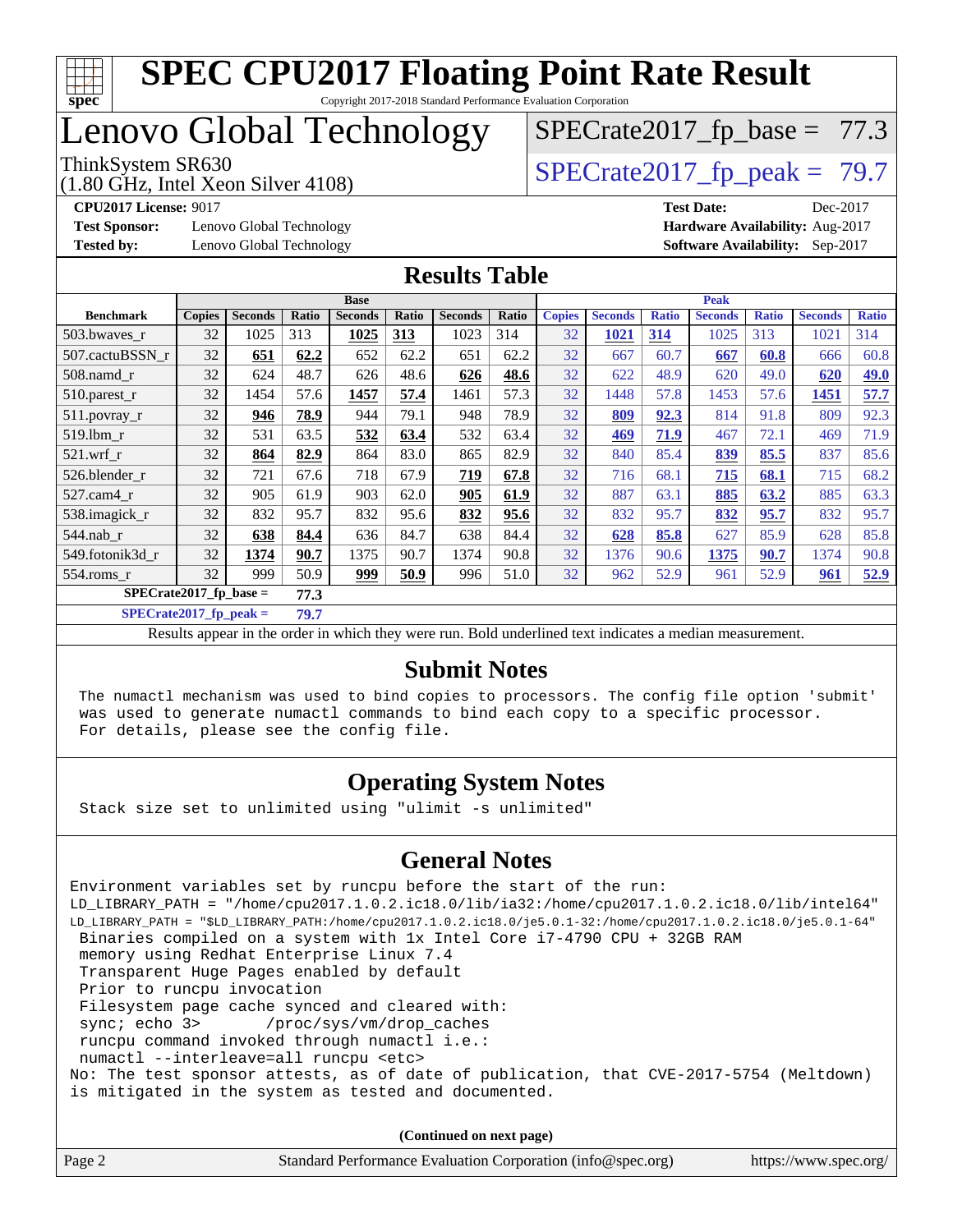

Copyright 2017-2018 Standard Performance Evaluation Corporation

### Lenovo Global Technology

ThinkSystem SR630<br>(1.80 GHz, Intel Year Silver 4108) [SPECrate2017\\_fp\\_peak =](http://www.spec.org/auto/cpu2017/Docs/result-fields.html#SPECrate2017fppeak) 79.7

 $SPECTate2017_fp\_base = 77.3$ 

(1.80 GHz, Intel Xeon Silver 4108)

**[Test Sponsor:](http://www.spec.org/auto/cpu2017/Docs/result-fields.html#TestSponsor)** Lenovo Global Technology **[Hardware Availability:](http://www.spec.org/auto/cpu2017/Docs/result-fields.html#HardwareAvailability)** Aug-2017 **[Tested by:](http://www.spec.org/auto/cpu2017/Docs/result-fields.html#Testedby)** Lenovo Global Technology **[Software Availability:](http://www.spec.org/auto/cpu2017/Docs/result-fields.html#SoftwareAvailability)** Sep-2017

**[CPU2017 License:](http://www.spec.org/auto/cpu2017/Docs/result-fields.html#CPU2017License)** 9017 **[Test Date:](http://www.spec.org/auto/cpu2017/Docs/result-fields.html#TestDate)** Dec-2017

#### **[General Notes \(Continued\)](http://www.spec.org/auto/cpu2017/Docs/result-fields.html#GeneralNotes)**

No: The test sponsor attests, as of date of publication, that CVE-2017-5753 (Spectre variant 1) is mitigated in the system as tested and documented. No: The test sponsor attests, as of date of publication, that CVE-2017-5715 (Spectre variant 2) is mitigated in the system as tested and documented.

This benchmark result is intended to provide perspective on past performance using the historical hardware and/or software described on this result page.

The system as described on this result page was formerly generally available. At the time of this publication, it may not be shipping, and/or may not be supported, and/or may fail to meet other tests of General Availability described in the SPEC OSG Policy document, <http://www.spec.org/osg/policy.html>

This measured result may not be representative of the result that would be measured were this benchmark run with hardware and software available as of the publication date.

#### **[Platform Notes](http://www.spec.org/auto/cpu2017/Docs/result-fields.html#PlatformNotes)**

BIOS configuration: Choose Operating Mode set to Maximum Performance MONITORMWAIT set to Enable Execute Disable Bit set to Disable Trusted Execution Technology set to Enable Stale AtoS set to Enable LLC Deadline Alloc set to Disable Sysinfo program /home/cpu2017.1.0.2.ic18.0/bin/sysinfo Rev: r5797 of 2017-06-14 96c45e4568ad54c135fd618bcc091c0f running on Cable-SPECcpu2006-SUSE12SP2 Wed Dec 27 12:34:07 2017 SUT (System Under Test) info as seen by some common utilities. For more information on this section, see <https://www.spec.org/cpu2017/Docs/config.html#sysinfo> From /proc/cpuinfo model name : Intel(R) Xeon(R) Silver 4108 CPU @ 1.80GHz 2 "physical id"s (chips) 32 "processors" cores, siblings (Caution: counting these is hw and system dependent. The following excerpts from /proc/cpuinfo might not be reliable. Use with caution.) cpu cores : 8 siblings : 16 physical 0: cores 0 1 2 3 4 5 6 7 physical 1: cores 0 1 2 3 4 5 6 7

**(Continued on next page)**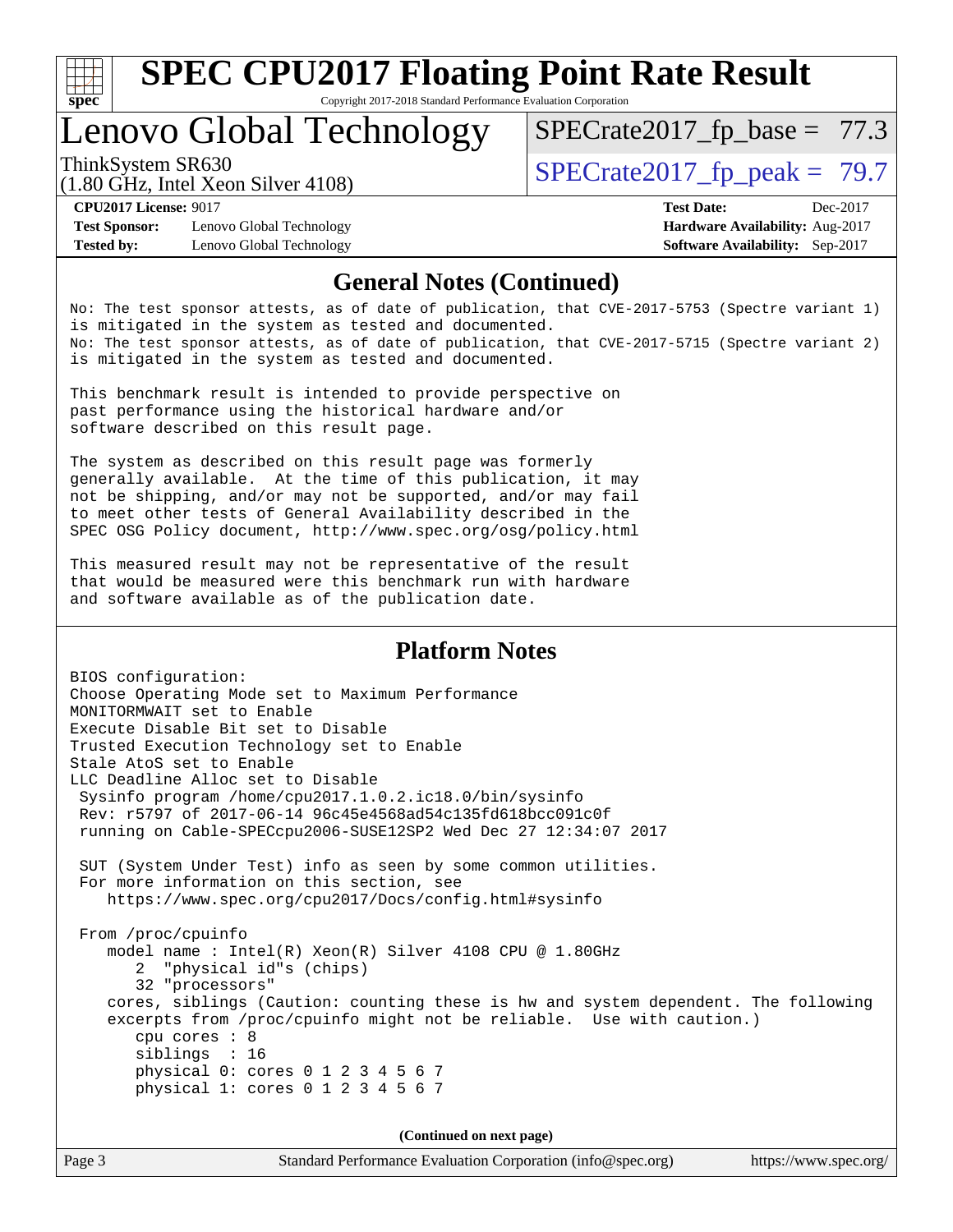

Copyright 2017-2018 Standard Performance Evaluation Corporation

### Lenovo Global Technology

(1.80 GHz, Intel Xeon Silver 4108)

ThinkSystem SR630<br>(1.80 GHz, Intel Xeon Silver 4108)  $\begin{array}{r} | \text{SPECrate2017\_fp\_peak} = 79.7 \end{array}$ 

 $SPECTate2017_fp\_base = 77.3$ 

**[Test Sponsor:](http://www.spec.org/auto/cpu2017/Docs/result-fields.html#TestSponsor)** Lenovo Global Technology **[Hardware Availability:](http://www.spec.org/auto/cpu2017/Docs/result-fields.html#HardwareAvailability)** Aug-2017 **[Tested by:](http://www.spec.org/auto/cpu2017/Docs/result-fields.html#Testedby)** Lenovo Global Technology **[Software Availability:](http://www.spec.org/auto/cpu2017/Docs/result-fields.html#SoftwareAvailability)** Sep-2017

**[CPU2017 License:](http://www.spec.org/auto/cpu2017/Docs/result-fields.html#CPU2017License)** 9017 **[Test Date:](http://www.spec.org/auto/cpu2017/Docs/result-fields.html#TestDate)** Dec-2017

#### **[Platform Notes \(Continued\)](http://www.spec.org/auto/cpu2017/Docs/result-fields.html#PlatformNotes)**

 From lscpu: Architecture: x86\_64 CPU op-mode(s): 32-bit, 64-bit Byte Order: Little Endian  $CPU(s):$  32 On-line CPU(s) list: 0-31 Thread(s) per core: 2 Core(s) per socket: 8 Socket(s): 2 NUMA node(s): 2 Vendor ID: GenuineIntel CPU family: 6 Model: 85 Model name:  $Intel(R)$  Xeon(R) Silver 4108 CPU @ 1.80GHz Stepping: 4 CPU MHz: 1795.792 BogoMIPS: 3591.58 Virtualization: VT-x L1d cache: 32K L1i cache: 32K L2 cache: 1024K L3 cache: 11264K NUMA node0 CPU(s): 0-7,16-23 NUMA node1 CPU(s): 8-15,24-31 Flags: fpu vme de pse tsc msr pae mce cx8 apic sep mtrr pge mca cmov pat pse36 clflush dts acpi mmx fxsr sse sse2 ss ht tm pbe syscall nx pdpe1gb rdtscp lm constant\_tsc art arch\_perfmon pebs bts rep\_good nopl xtopology nonstop\_tsc aperfmperf eagerfpu pni pclmulqdq dtes64 monitor ds\_cpl vmx smx est tm2 ssse3 sdbg fma cx16 xtpr pdcm pcid dca sse4\_1 sse4\_2 x2apic movbe popcnt tsc\_deadline\_timer aes xsave avx f16c rdrand lahf\_lm abm 3dnowprefetch ida arat epb pln pts dtherm intel\_pt tpr\_shadow vnmi flexpriority ept vpid fsgsbase tsc\_adjust bmi1 hle avx2 smep bmi2 erms invpcid rtm cqm mpx avx512f avx512dq rdseed adx smap clflushopt clwb avx512cd avx512bw avx512vl xsaveopt xsavec xgetbv1 cqm\_llc cqm\_occup\_llc /proc/cpuinfo cache data cache size : 11264 KB From numactl --hardware WARNING: a numactl 'node' might or might not correspond to a physical chip. available: 2 nodes (0-1) node 0 cpus: 0 1 2 3 4 5 6 7 16 17 18 19 20 21 22 23 node 0 size: 193110 MB node 0 free: 191813 MB node 1 cpus: 8 9 10 11 12 13 14 15 24 25 26 27 28 29 30 31 node 1 size: 193504 MB node 1 free: 192326 MB **(Continued on next page)**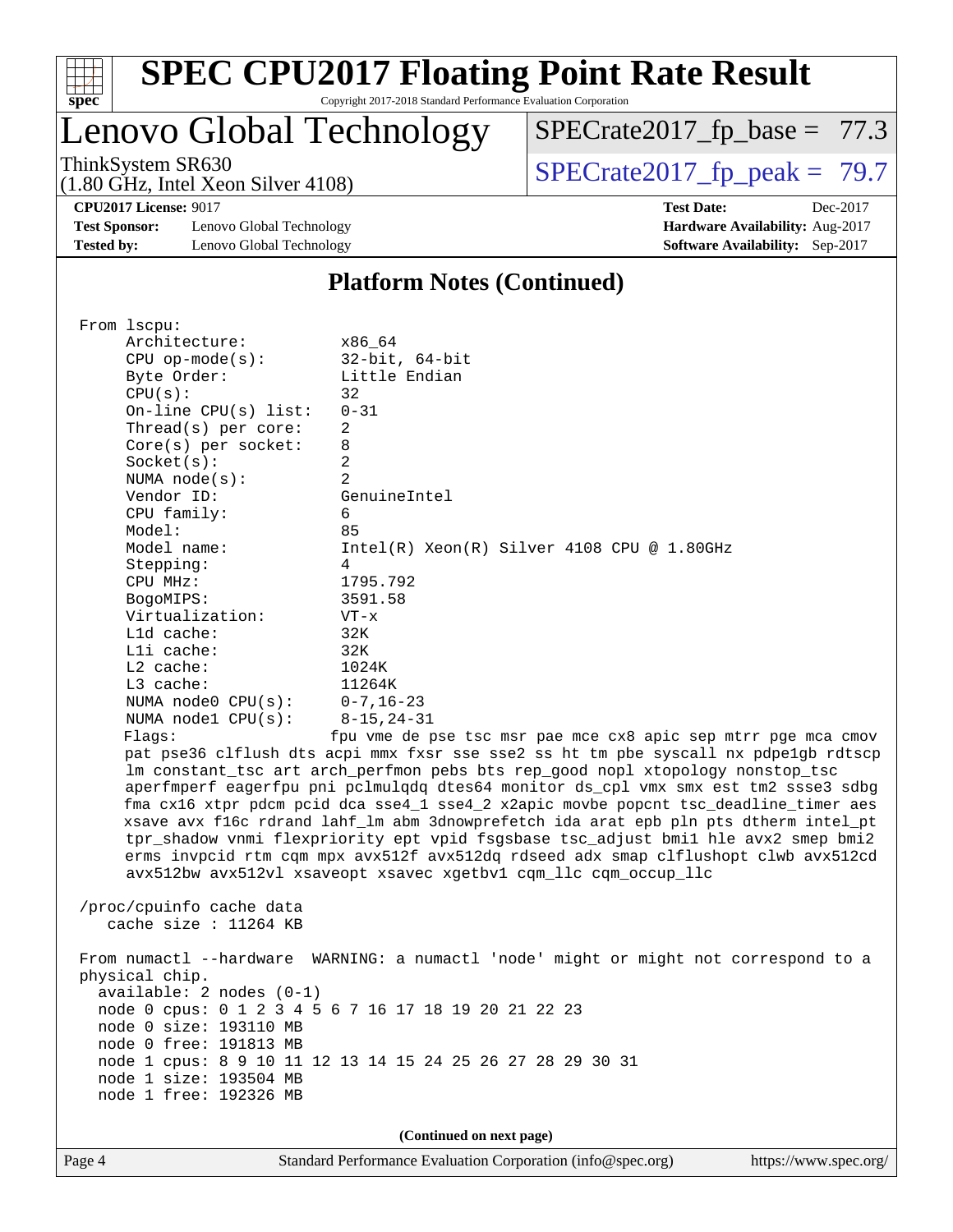| spec                                                                                                                                                                                                                                                                                                                                                                                                                                                                                                                                                                                                                                                                                                                                                                                                                                                                                                                                                                                              | <b>SPEC CPU2017 Floating Point Rate Result</b><br>Copyright 2017-2018 Standard Performance Evaluation Corporation                                                                                                                                                                                                                                                                                                                                                                                                                                         |
|---------------------------------------------------------------------------------------------------------------------------------------------------------------------------------------------------------------------------------------------------------------------------------------------------------------------------------------------------------------------------------------------------------------------------------------------------------------------------------------------------------------------------------------------------------------------------------------------------------------------------------------------------------------------------------------------------------------------------------------------------------------------------------------------------------------------------------------------------------------------------------------------------------------------------------------------------------------------------------------------------|-----------------------------------------------------------------------------------------------------------------------------------------------------------------------------------------------------------------------------------------------------------------------------------------------------------------------------------------------------------------------------------------------------------------------------------------------------------------------------------------------------------------------------------------------------------|
| Lenovo Global Technology                                                                                                                                                                                                                                                                                                                                                                                                                                                                                                                                                                                                                                                                                                                                                                                                                                                                                                                                                                          | $SPECrate2017_fp\_base = 77.3$                                                                                                                                                                                                                                                                                                                                                                                                                                                                                                                            |
| ThinkSystem SR630<br>$(1.80 \text{ GHz}, \text{Intel Xeon Silver } 4108)$                                                                                                                                                                                                                                                                                                                                                                                                                                                                                                                                                                                                                                                                                                                                                                                                                                                                                                                         | $SPECTate2017_fp\_peak = 79.7$                                                                                                                                                                                                                                                                                                                                                                                                                                                                                                                            |
| <b>CPU2017 License: 9017</b><br><b>Test Sponsor:</b><br>Lenovo Global Technology<br><b>Tested by:</b><br>Lenovo Global Technology                                                                                                                                                                                                                                                                                                                                                                                                                                                                                                                                                                                                                                                                                                                                                                                                                                                                 | <b>Test Date:</b><br>Dec-2017<br>Hardware Availability: Aug-2017<br>Software Availability: Sep-2017                                                                                                                                                                                                                                                                                                                                                                                                                                                       |
|                                                                                                                                                                                                                                                                                                                                                                                                                                                                                                                                                                                                                                                                                                                                                                                                                                                                                                                                                                                                   | <b>Platform Notes (Continued)</b>                                                                                                                                                                                                                                                                                                                                                                                                                                                                                                                         |
| node distances:<br>node<br>$\overline{0}$<br>1<br>0:<br>21<br>10<br>1:<br>21<br>10<br>From /proc/meminfo<br>MemTotal:<br>395893876 kB<br>HugePages_Total:<br>0<br>Hugepagesize:<br>2048 kB<br>From /etc/*release* /etc/*version*<br>SuSE-release:<br>SUSE Linux Enterprise Server 12 (x86_64)<br>$VERSION = 12$<br>$PATCHLEVEL = 2$<br>os-release:<br>NAME="SLES"<br>$VERSION = "12-SP2"$<br>VERSION ID="12.2"<br>PRETTY_NAME="SUSE Linux Enterprise Server 12 SP2"<br>ID="sles"<br>ANSI COLOR="0;32"<br>CPE_NAME="cpe:/o:suse:sles:12:sp2"<br>uname $-a$ :<br>2016 (9464f67) x86_64 x86_64 x86_64 GNU/Linux<br>run-level 3 Dec 27 00:12<br>SPEC is set to: /home/cpu2017.1.0.2.ic18.0<br>Filesystem<br>btrfs 744G 191G 552G 26% / home<br>/dev/sda2<br>frequent changes to hardware, firmware, and the "DMTF SMBIOS" standard.<br>BIOS Lenovo -[IVE113K-1.10]- 09/06/2017<br>Memory:<br>24x Samsung M393A2K43BB1-CTD 16 GB 2 rank 2666, configured at 2400<br>(End of data from sysinfo program) | # This file is deprecated and will be removed in a future service pack or release.<br># Please check /etc/os-release for details about this release.<br>Linux Cable-SPECcpu2006-SUSE12SP2 4.4.21-69-default #1 SMP Tue Oct 25 10:58:20 UTC<br>Type Size Used Avail Use% Mounted on<br>Additional information from dmidecode follows. WARNING: Use caution when you interpret<br>this section. The 'dmidecode' program reads system data which is "intended to allow<br>hardware to be accurately determined", but the intent may not be met, as there are |
|                                                                                                                                                                                                                                                                                                                                                                                                                                                                                                                                                                                                                                                                                                                                                                                                                                                                                                                                                                                                   |                                                                                                                                                                                                                                                                                                                                                                                                                                                                                                                                                           |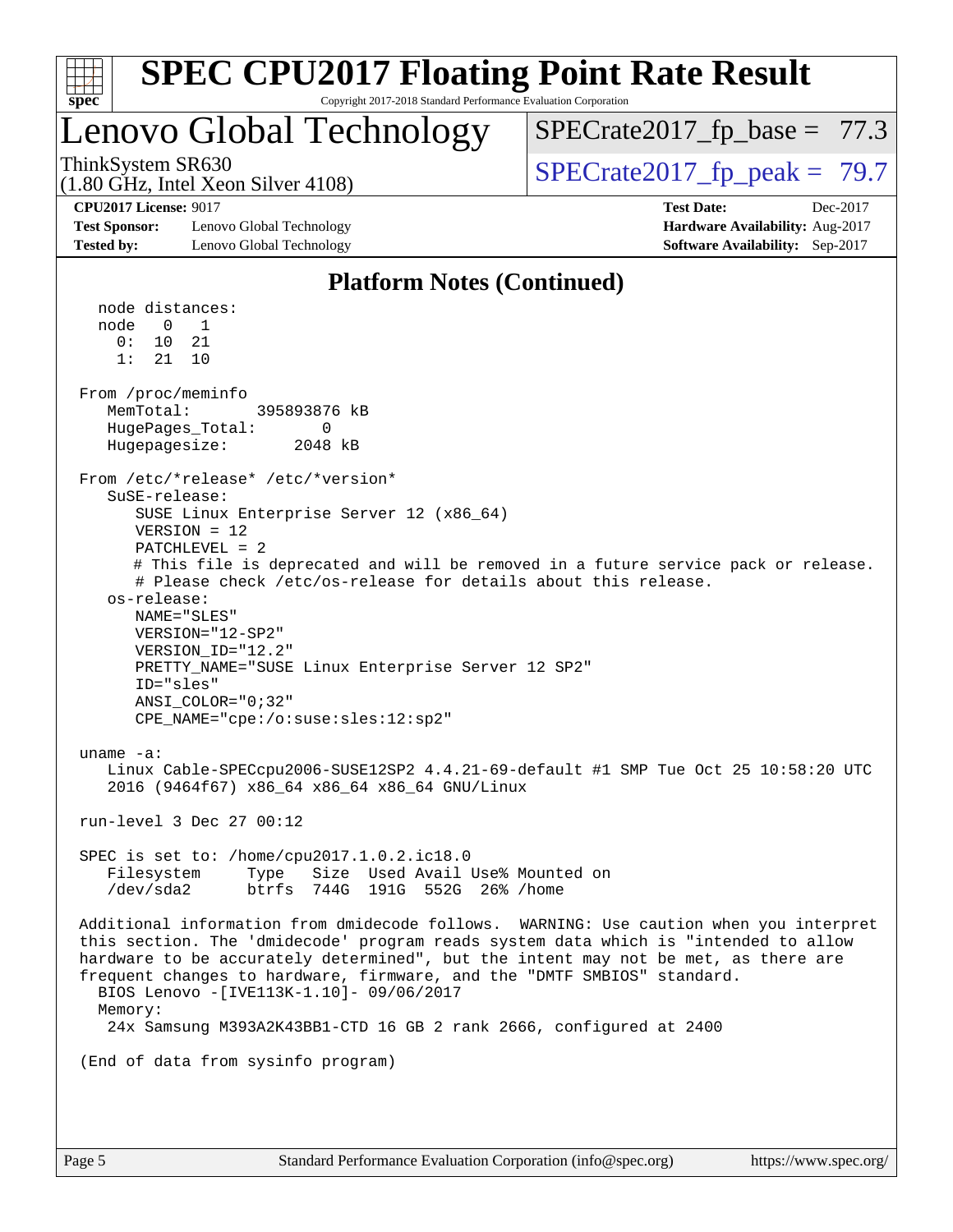

Copyright 2017-2018 Standard Performance Evaluation Corporation

### Lenovo Global Technology

 $SPECrate2017_fp\_base = 77.3$ 

(1.80 GHz, Intel Xeon Silver 4108)

ThinkSystem SR630<br>(1.80 GHz, Intel Xeon Silver 4108) [SPECrate2017\\_fp\\_peak =](http://www.spec.org/auto/cpu2017/Docs/result-fields.html#SPECrate2017fppeak)  $79.7$ 

**[Test Sponsor:](http://www.spec.org/auto/cpu2017/Docs/result-fields.html#TestSponsor)** Lenovo Global Technology **[Hardware Availability:](http://www.spec.org/auto/cpu2017/Docs/result-fields.html#HardwareAvailability)** Aug-2017 **[Tested by:](http://www.spec.org/auto/cpu2017/Docs/result-fields.html#Testedby)** Lenovo Global Technology **[Software Availability:](http://www.spec.org/auto/cpu2017/Docs/result-fields.html#SoftwareAvailability)** Sep-2017

**[CPU2017 License:](http://www.spec.org/auto/cpu2017/Docs/result-fields.html#CPU2017License)** 9017 **[Test Date:](http://www.spec.org/auto/cpu2017/Docs/result-fields.html#TestDate)** Dec-2017

#### **[Compiler Version Notes](http://www.spec.org/auto/cpu2017/Docs/result-fields.html#CompilerVersionNotes)**

| Page 6                                                  | https://www.spec.org/                                           |                          |  |  |
|---------------------------------------------------------|-----------------------------------------------------------------|--------------------------|--|--|
|                                                         |                                                                 | (Continued on next page) |  |  |
|                                                         |                                                                 |                          |  |  |
| icc (ICC) 18.0.0 20170811                               | Copyright (C) 1985-2017 Intel Corporation. All rights reserved. |                          |  |  |
| icpc (ICC) 18.0.0 20170811                              | Copyright (C) 1985-2017 Intel Corporation.                      | All rights reserved.     |  |  |
| CC.                                                     | 511.povray_r(peak) 526.blender_r(peak)                          |                          |  |  |
|                                                         | Copyright (C) 1985-2017 Intel Corporation. All rights reserved. |                          |  |  |
| icpc (ICC) 18.0.0 20170811<br>icc (ICC) 18.0.0 20170811 | Copyright (C) 1985-2017 Intel Corporation. All rights reserved. |                          |  |  |
| CC.                                                     | 511.povray_r(base) 526.blender_r(base)                          |                          |  |  |
| icpc (ICC) 18.0.0 20170811                              | Copyright (C) 1985-2017 Intel Corporation. All rights reserved. |                          |  |  |
|                                                         | CXXC 508.namd_r(peak) 510.parest_r(peak)                        |                          |  |  |
| icpc (ICC) 18.0.0 20170811                              | Copyright (C) 1985-2017 Intel Corporation. All rights reserved. |                          |  |  |
|                                                         | CXXC 508.namd_r(base) 510.parest_r(base)                        |                          |  |  |
| icc (ICC) 18.0.0 20170811                               | Copyright (C) 1985-2017 Intel Corporation. All rights reserved. |                          |  |  |
| CC.                                                     | $519.1bm_r(peak) 544.nab_r(peak)$                               |                          |  |  |
| icc (ICC) 18.0.0 20170811                               | Copyright (C) 1985-2017 Intel Corporation. All rights reserved. |                          |  |  |
|                                                         | CC 519.1bm_r(base) 538.imagick_r(base, peak) 544.nab_r(base)    |                          |  |  |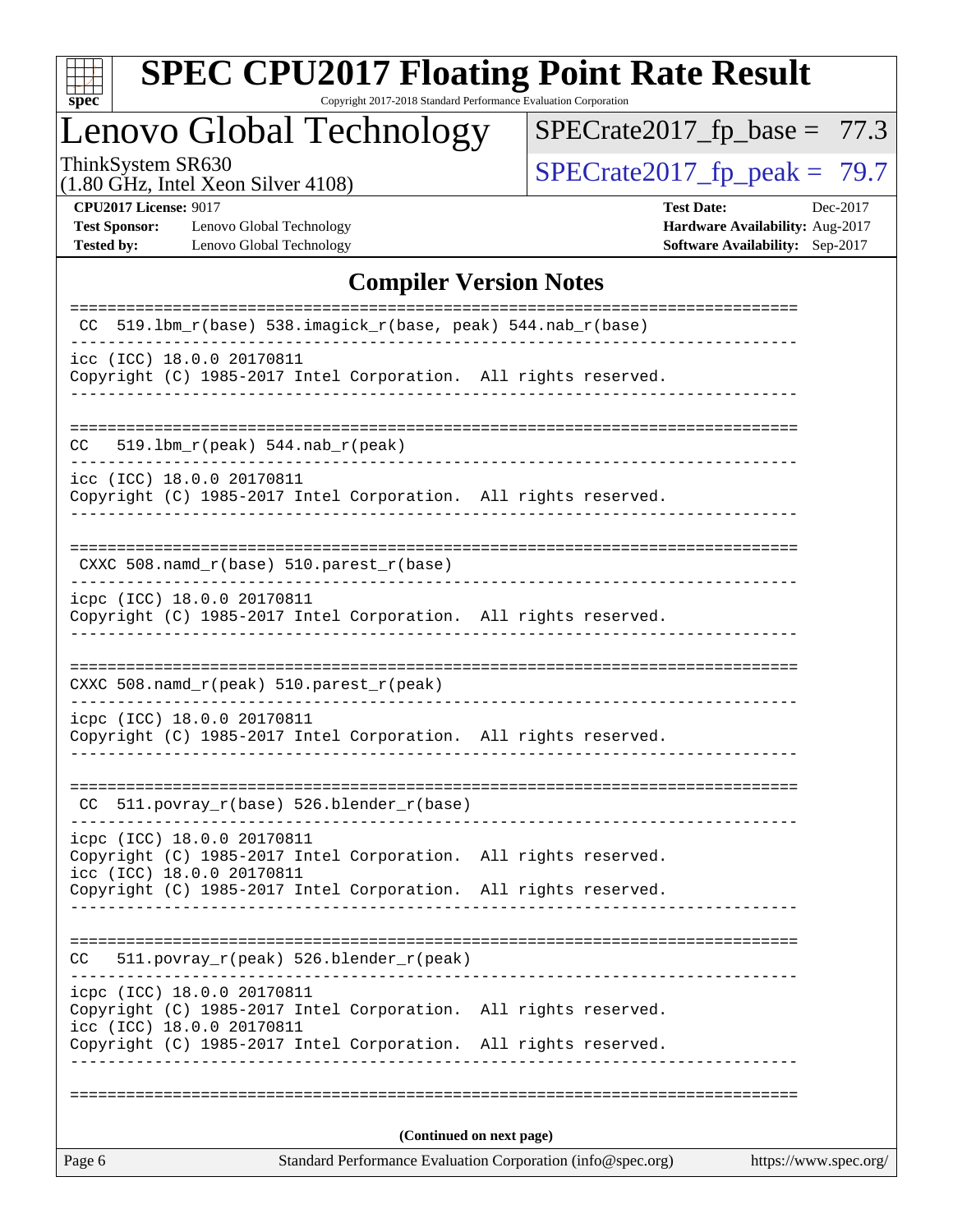

Lenovo Global Technology

ThinkSystem SR630<br>(1.80 GHz, Intel Year Silver 4108) [SPECrate2017\\_fp\\_peak =](http://www.spec.org/auto/cpu2017/Docs/result-fields.html#SPECrate2017fppeak) 79.7  $SPECrate2017_fp\_base = 77.3$ 

(1.80 GHz, Intel Xeon Silver 4108)

**[Test Sponsor:](http://www.spec.org/auto/cpu2017/Docs/result-fields.html#TestSponsor)** Lenovo Global Technology **[Hardware Availability:](http://www.spec.org/auto/cpu2017/Docs/result-fields.html#HardwareAvailability)** Aug-2017 **[Tested by:](http://www.spec.org/auto/cpu2017/Docs/result-fields.html#Testedby)** Lenovo Global Technology **[Software Availability:](http://www.spec.org/auto/cpu2017/Docs/result-fields.html#SoftwareAvailability)** Sep-2017

**[CPU2017 License:](http://www.spec.org/auto/cpu2017/Docs/result-fields.html#CPU2017License)** 9017 **[Test Date:](http://www.spec.org/auto/cpu2017/Docs/result-fields.html#TestDate)** Dec-2017

#### **[Compiler Version Notes \(Continued\)](http://www.spec.org/auto/cpu2017/Docs/result-fields.html#CompilerVersionNotes)**

FC 507.cactuBSSN r(base) ----------------------------------------------------------------------------- icpc (ICC) 18.0.0 20170811 Copyright (C) 1985-2017 Intel Corporation. All rights reserved. icc (ICC) 18.0.0 20170811 Copyright (C) 1985-2017 Intel Corporation. All rights reserved. ifort (IFORT) 18.0.0 20170811 Copyright (C) 1985-2017 Intel Corporation. All rights reserved. ------------------------------------------------------------------------------ ============================================================================== FC 507.cactuBSSN\_r(peak) ----------------------------------------------------------------------------- icpc (ICC) 18.0.0 20170811 Copyright (C) 1985-2017 Intel Corporation. All rights reserved. icc (ICC) 18.0.0 20170811 Copyright (C) 1985-2017 Intel Corporation. All rights reserved. ifort (IFORT) 18.0.0 20170811 Copyright (C) 1985-2017 Intel Corporation. All rights reserved. ------------------------------------------------------------------------------ ============================================================================== FC 503.bwaves\_r(base, peak) 549.fotonik3d\_r(base, peak) 554.roms\_r(base) ----------------------------------------------------------------------------- ifort (IFORT) 18.0.0 20170811 Copyright (C) 1985-2017 Intel Corporation. All rights reserved. ------------------------------------------------------------------------------ ============================================================================== FC 554.roms\_r(peak) ----------------------------------------------------------------------------- ifort (IFORT) 18.0.0 20170811 Copyright (C) 1985-2017 Intel Corporation. All rights reserved. ------------------------------------------------------------------------------ ============================================================================== CC 521.wrf\_r(base) 527.cam4\_r(base) ----------------------------------------------------------------------------- ifort (IFORT) 18.0.0 20170811 Copyright (C) 1985-2017 Intel Corporation. All rights reserved. icc (ICC) 18.0.0 20170811 Copyright (C) 1985-2017 Intel Corporation. All rights reserved. ------------------------------------------------------------------------------ ============================================================================== CC 521.wrf\_r(peak) 527.cam4\_r(peak) ------------------------------------------------------------------------------ **(Continued on next page)**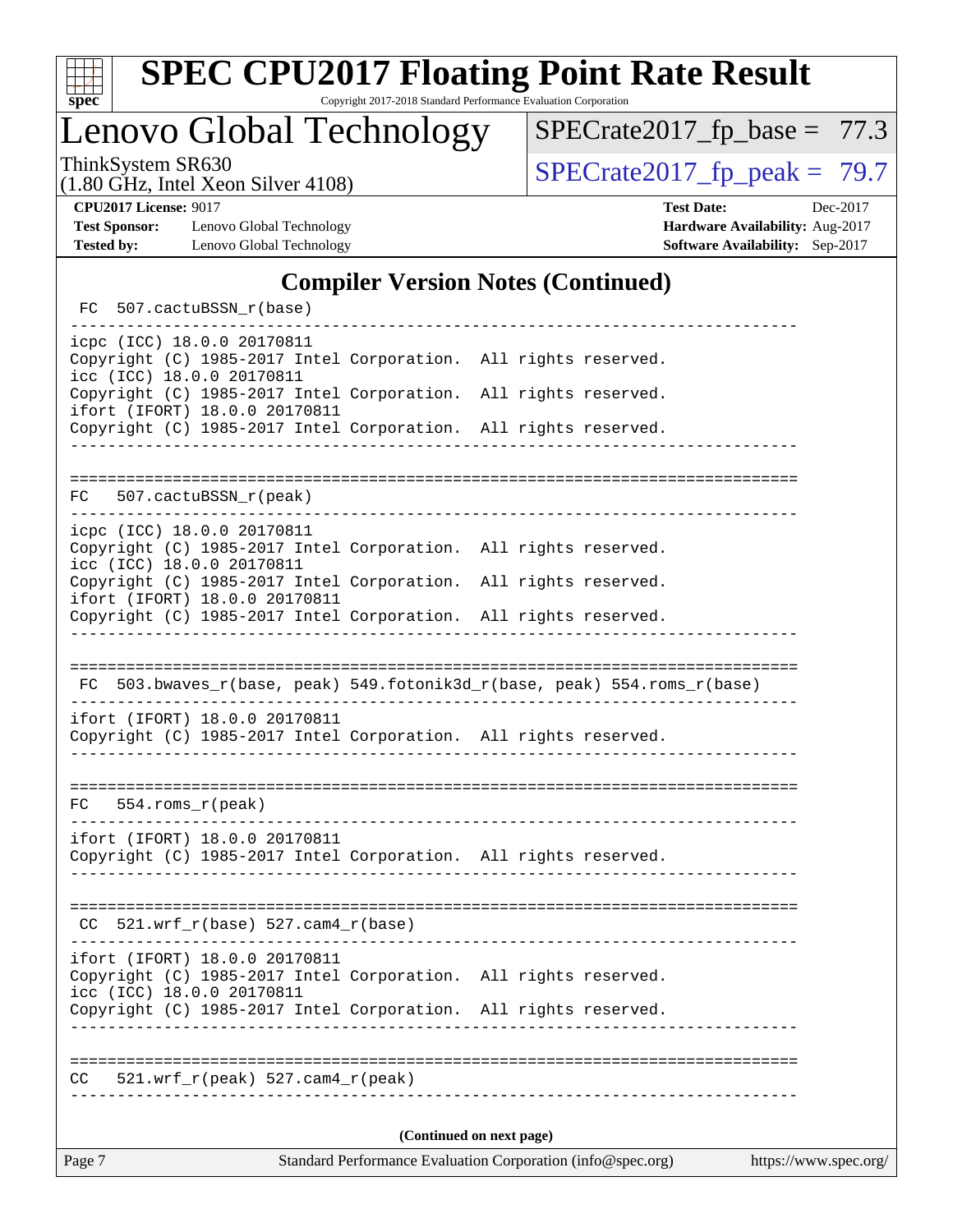

### Lenovo Global Technology

 $SPECrate2017_fp\_base = 77.3$ 

(1.80 GHz, Intel Xeon Silver 4108)

ThinkSystem SR630<br>(1.80 GHz, Intel Year Silver 4108) [SPECrate2017\\_fp\\_peak =](http://www.spec.org/auto/cpu2017/Docs/result-fields.html#SPECrate2017fppeak) 79.7

**[Test Sponsor:](http://www.spec.org/auto/cpu2017/Docs/result-fields.html#TestSponsor)** Lenovo Global Technology **[Hardware Availability:](http://www.spec.org/auto/cpu2017/Docs/result-fields.html#HardwareAvailability)** Aug-2017 **[Tested by:](http://www.spec.org/auto/cpu2017/Docs/result-fields.html#Testedby)** Lenovo Global Technology **[Software Availability:](http://www.spec.org/auto/cpu2017/Docs/result-fields.html#SoftwareAvailability)** Sep-2017

**[CPU2017 License:](http://www.spec.org/auto/cpu2017/Docs/result-fields.html#CPU2017License)** 9017 **[Test Date:](http://www.spec.org/auto/cpu2017/Docs/result-fields.html#TestDate)** Dec-2017

#### **[Compiler Version Notes \(Continued\)](http://www.spec.org/auto/cpu2017/Docs/result-fields.html#CompilerVersionNotes)**

ifort (IFORT) 18.0.0 20170811 Copyright (C) 1985-2017 Intel Corporation. All rights reserved. icc (ICC) 18.0.0 20170811 Copyright (C) 1985-2017 Intel Corporation. All rights reserved. ------------------------------------------------------------------------------

### **[Base Compiler Invocation](http://www.spec.org/auto/cpu2017/Docs/result-fields.html#BaseCompilerInvocation)**

[C benchmarks](http://www.spec.org/auto/cpu2017/Docs/result-fields.html#Cbenchmarks):  $i$ cc

[C++ benchmarks:](http://www.spec.org/auto/cpu2017/Docs/result-fields.html#CXXbenchmarks) [icpc](http://www.spec.org/cpu2017/results/res2018q1/cpu2017-20180105-02460.flags.html#user_CXXbase_intel_icpc_18.0_c510b6838c7f56d33e37e94d029a35b4a7bccf4766a728ee175e80a419847e808290a9b78be685c44ab727ea267ec2f070ec5dc83b407c0218cded6866a35d07)

[Fortran benchmarks](http://www.spec.org/auto/cpu2017/Docs/result-fields.html#Fortranbenchmarks): [ifort](http://www.spec.org/cpu2017/results/res2018q1/cpu2017-20180105-02460.flags.html#user_FCbase_intel_ifort_18.0_8111460550e3ca792625aed983ce982f94888b8b503583aa7ba2b8303487b4d8a21a13e7191a45c5fd58ff318f48f9492884d4413fa793fd88dd292cad7027ca)

[Benchmarks using both Fortran and C](http://www.spec.org/auto/cpu2017/Docs/result-fields.html#BenchmarksusingbothFortranandC): [ifort](http://www.spec.org/cpu2017/results/res2018q1/cpu2017-20180105-02460.flags.html#user_CC_FCbase_intel_ifort_18.0_8111460550e3ca792625aed983ce982f94888b8b503583aa7ba2b8303487b4d8a21a13e7191a45c5fd58ff318f48f9492884d4413fa793fd88dd292cad7027ca) [icc](http://www.spec.org/cpu2017/results/res2018q1/cpu2017-20180105-02460.flags.html#user_CC_FCbase_intel_icc_18.0_66fc1ee009f7361af1fbd72ca7dcefbb700085f36577c54f309893dd4ec40d12360134090235512931783d35fd58c0460139e722d5067c5574d8eaf2b3e37e92)

[Benchmarks using both C and C++](http://www.spec.org/auto/cpu2017/Docs/result-fields.html#BenchmarksusingbothCandCXX): [icpc](http://www.spec.org/cpu2017/results/res2018q1/cpu2017-20180105-02460.flags.html#user_CC_CXXbase_intel_icpc_18.0_c510b6838c7f56d33e37e94d029a35b4a7bccf4766a728ee175e80a419847e808290a9b78be685c44ab727ea267ec2f070ec5dc83b407c0218cded6866a35d07) [icc](http://www.spec.org/cpu2017/results/res2018q1/cpu2017-20180105-02460.flags.html#user_CC_CXXbase_intel_icc_18.0_66fc1ee009f7361af1fbd72ca7dcefbb700085f36577c54f309893dd4ec40d12360134090235512931783d35fd58c0460139e722d5067c5574d8eaf2b3e37e92)

[Benchmarks using Fortran, C, and C++:](http://www.spec.org/auto/cpu2017/Docs/result-fields.html#BenchmarksusingFortranCandCXX) [icpc](http://www.spec.org/cpu2017/results/res2018q1/cpu2017-20180105-02460.flags.html#user_CC_CXX_FCbase_intel_icpc_18.0_c510b6838c7f56d33e37e94d029a35b4a7bccf4766a728ee175e80a419847e808290a9b78be685c44ab727ea267ec2f070ec5dc83b407c0218cded6866a35d07) [icc](http://www.spec.org/cpu2017/results/res2018q1/cpu2017-20180105-02460.flags.html#user_CC_CXX_FCbase_intel_icc_18.0_66fc1ee009f7361af1fbd72ca7dcefbb700085f36577c54f309893dd4ec40d12360134090235512931783d35fd58c0460139e722d5067c5574d8eaf2b3e37e92) [ifort](http://www.spec.org/cpu2017/results/res2018q1/cpu2017-20180105-02460.flags.html#user_CC_CXX_FCbase_intel_ifort_18.0_8111460550e3ca792625aed983ce982f94888b8b503583aa7ba2b8303487b4d8a21a13e7191a45c5fd58ff318f48f9492884d4413fa793fd88dd292cad7027ca)

### **[Base Portability Flags](http://www.spec.org/auto/cpu2017/Docs/result-fields.html#BasePortabilityFlags)**

 503.bwaves\_r: [-DSPEC\\_LP64](http://www.spec.org/cpu2017/results/res2018q1/cpu2017-20180105-02460.flags.html#suite_basePORTABILITY503_bwaves_r_DSPEC_LP64) 507.cactuBSSN\_r: [-DSPEC\\_LP64](http://www.spec.org/cpu2017/results/res2018q1/cpu2017-20180105-02460.flags.html#suite_basePORTABILITY507_cactuBSSN_r_DSPEC_LP64) 508.namd\_r: [-DSPEC\\_LP64](http://www.spec.org/cpu2017/results/res2018q1/cpu2017-20180105-02460.flags.html#suite_basePORTABILITY508_namd_r_DSPEC_LP64) 510.parest\_r: [-DSPEC\\_LP64](http://www.spec.org/cpu2017/results/res2018q1/cpu2017-20180105-02460.flags.html#suite_basePORTABILITY510_parest_r_DSPEC_LP64) 511.povray\_r: [-DSPEC\\_LP64](http://www.spec.org/cpu2017/results/res2018q1/cpu2017-20180105-02460.flags.html#suite_basePORTABILITY511_povray_r_DSPEC_LP64) 519.lbm\_r: [-DSPEC\\_LP64](http://www.spec.org/cpu2017/results/res2018q1/cpu2017-20180105-02460.flags.html#suite_basePORTABILITY519_lbm_r_DSPEC_LP64) 521.wrf\_r: [-DSPEC\\_LP64](http://www.spec.org/cpu2017/results/res2018q1/cpu2017-20180105-02460.flags.html#suite_basePORTABILITY521_wrf_r_DSPEC_LP64) [-DSPEC\\_CASE\\_FLAG](http://www.spec.org/cpu2017/results/res2018q1/cpu2017-20180105-02460.flags.html#b521.wrf_r_baseCPORTABILITY_DSPEC_CASE_FLAG) [-convert big\\_endian](http://www.spec.org/cpu2017/results/res2018q1/cpu2017-20180105-02460.flags.html#user_baseFPORTABILITY521_wrf_r_convert_big_endian_c3194028bc08c63ac5d04de18c48ce6d347e4e562e8892b8bdbdc0214820426deb8554edfa529a3fb25a586e65a3d812c835984020483e7e73212c4d31a38223) 526.blender\_r: [-DSPEC\\_LP64](http://www.spec.org/cpu2017/results/res2018q1/cpu2017-20180105-02460.flags.html#suite_basePORTABILITY526_blender_r_DSPEC_LP64) [-DSPEC\\_LINUX](http://www.spec.org/cpu2017/results/res2018q1/cpu2017-20180105-02460.flags.html#b526.blender_r_baseCPORTABILITY_DSPEC_LINUX) [-funsigned-char](http://www.spec.org/cpu2017/results/res2018q1/cpu2017-20180105-02460.flags.html#user_baseCPORTABILITY526_blender_r_force_uchar_40c60f00ab013830e2dd6774aeded3ff59883ba5a1fc5fc14077f794d777847726e2a5858cbc7672e36e1b067e7e5c1d9a74f7176df07886a243d7cc18edfe67) 527.cam4\_r: [-DSPEC\\_LP64](http://www.spec.org/cpu2017/results/res2018q1/cpu2017-20180105-02460.flags.html#suite_basePORTABILITY527_cam4_r_DSPEC_LP64) [-DSPEC\\_CASE\\_FLAG](http://www.spec.org/cpu2017/results/res2018q1/cpu2017-20180105-02460.flags.html#b527.cam4_r_baseCPORTABILITY_DSPEC_CASE_FLAG) 538.imagick\_r: [-DSPEC\\_LP64](http://www.spec.org/cpu2017/results/res2018q1/cpu2017-20180105-02460.flags.html#suite_basePORTABILITY538_imagick_r_DSPEC_LP64) 544.nab\_r: [-DSPEC\\_LP64](http://www.spec.org/cpu2017/results/res2018q1/cpu2017-20180105-02460.flags.html#suite_basePORTABILITY544_nab_r_DSPEC_LP64) 549.fotonik3d\_r: [-DSPEC\\_LP64](http://www.spec.org/cpu2017/results/res2018q1/cpu2017-20180105-02460.flags.html#suite_basePORTABILITY549_fotonik3d_r_DSPEC_LP64) 554.roms\_r: [-DSPEC\\_LP64](http://www.spec.org/cpu2017/results/res2018q1/cpu2017-20180105-02460.flags.html#suite_basePORTABILITY554_roms_r_DSPEC_LP64)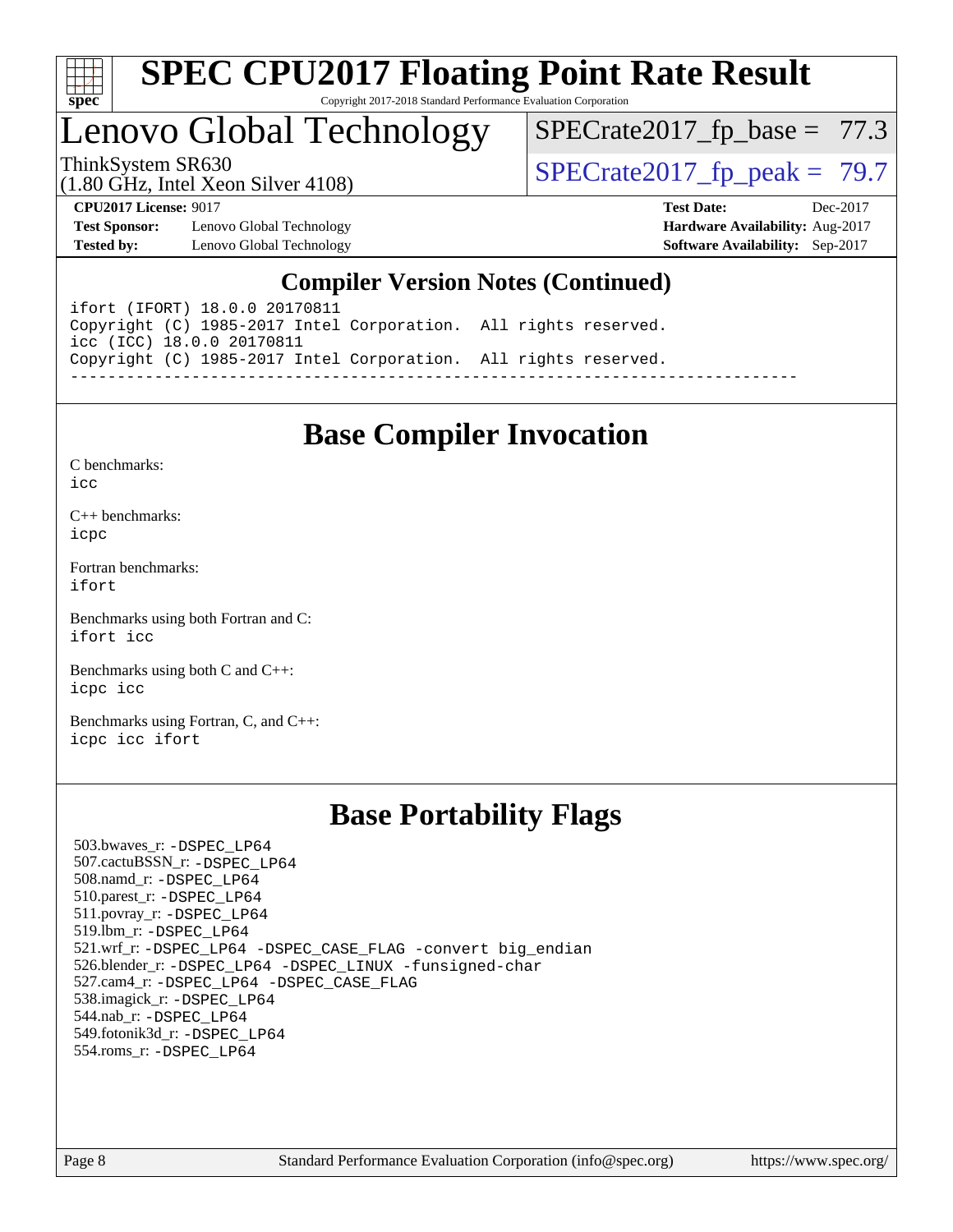

### Lenovo Global Technology

 $SPECrate2017_fp\_base = 77.3$ 

(1.80 GHz, Intel Xeon Silver 4108) ThinkSystem SR630<br>(1.80 GHz, Intel Year Silver 4108) [SPECrate2017\\_fp\\_peak =](http://www.spec.org/auto/cpu2017/Docs/result-fields.html#SPECrate2017fppeak) 79.7

**[Test Sponsor:](http://www.spec.org/auto/cpu2017/Docs/result-fields.html#TestSponsor)** Lenovo Global Technology **[Hardware Availability:](http://www.spec.org/auto/cpu2017/Docs/result-fields.html#HardwareAvailability)** Aug-2017 **[Tested by:](http://www.spec.org/auto/cpu2017/Docs/result-fields.html#Testedby)** Lenovo Global Technology **[Software Availability:](http://www.spec.org/auto/cpu2017/Docs/result-fields.html#SoftwareAvailability)** Sep-2017

**[CPU2017 License:](http://www.spec.org/auto/cpu2017/Docs/result-fields.html#CPU2017License)** 9017 **[Test Date:](http://www.spec.org/auto/cpu2017/Docs/result-fields.html#TestDate)** Dec-2017

### **[Base Optimization Flags](http://www.spec.org/auto/cpu2017/Docs/result-fields.html#BaseOptimizationFlags)**

[C benchmarks:](http://www.spec.org/auto/cpu2017/Docs/result-fields.html#Cbenchmarks)

[-xCORE-AVX2](http://www.spec.org/cpu2017/results/res2018q1/cpu2017-20180105-02460.flags.html#user_CCbase_f-xCORE-AVX2) [-ipo](http://www.spec.org/cpu2017/results/res2018q1/cpu2017-20180105-02460.flags.html#user_CCbase_f-ipo) [-O3](http://www.spec.org/cpu2017/results/res2018q1/cpu2017-20180105-02460.flags.html#user_CCbase_f-O3) [-no-prec-div](http://www.spec.org/cpu2017/results/res2018q1/cpu2017-20180105-02460.flags.html#user_CCbase_f-no-prec-div) [-qopt-prefetch](http://www.spec.org/cpu2017/results/res2018q1/cpu2017-20180105-02460.flags.html#user_CCbase_f-qopt-prefetch) [-ffinite-math-only](http://www.spec.org/cpu2017/results/res2018q1/cpu2017-20180105-02460.flags.html#user_CCbase_f_finite_math_only_cb91587bd2077682c4b38af759c288ed7c732db004271a9512da14a4f8007909a5f1427ecbf1a0fb78ff2a814402c6114ac565ca162485bbcae155b5e4258871) [-qopt-mem-layout-trans=3](http://www.spec.org/cpu2017/results/res2018q1/cpu2017-20180105-02460.flags.html#user_CCbase_f-qopt-mem-layout-trans_de80db37974c74b1f0e20d883f0b675c88c3b01e9d123adea9b28688d64333345fb62bc4a798493513fdb68f60282f9a726aa07f478b2f7113531aecce732043) [C++ benchmarks](http://www.spec.org/auto/cpu2017/Docs/result-fields.html#CXXbenchmarks): [-xCORE-AVX2](http://www.spec.org/cpu2017/results/res2018q1/cpu2017-20180105-02460.flags.html#user_CXXbase_f-xCORE-AVX2) [-ipo](http://www.spec.org/cpu2017/results/res2018q1/cpu2017-20180105-02460.flags.html#user_CXXbase_f-ipo) [-O3](http://www.spec.org/cpu2017/results/res2018q1/cpu2017-20180105-02460.flags.html#user_CXXbase_f-O3) [-no-prec-div](http://www.spec.org/cpu2017/results/res2018q1/cpu2017-20180105-02460.flags.html#user_CXXbase_f-no-prec-div) [-qopt-prefetch](http://www.spec.org/cpu2017/results/res2018q1/cpu2017-20180105-02460.flags.html#user_CXXbase_f-qopt-prefetch) [-ffinite-math-only](http://www.spec.org/cpu2017/results/res2018q1/cpu2017-20180105-02460.flags.html#user_CXXbase_f_finite_math_only_cb91587bd2077682c4b38af759c288ed7c732db004271a9512da14a4f8007909a5f1427ecbf1a0fb78ff2a814402c6114ac565ca162485bbcae155b5e4258871) [-qopt-mem-layout-trans=3](http://www.spec.org/cpu2017/results/res2018q1/cpu2017-20180105-02460.flags.html#user_CXXbase_f-qopt-mem-layout-trans_de80db37974c74b1f0e20d883f0b675c88c3b01e9d123adea9b28688d64333345fb62bc4a798493513fdb68f60282f9a726aa07f478b2f7113531aecce732043) [Fortran benchmarks:](http://www.spec.org/auto/cpu2017/Docs/result-fields.html#Fortranbenchmarks) [-xCORE-AVX2](http://www.spec.org/cpu2017/results/res2018q1/cpu2017-20180105-02460.flags.html#user_FCbase_f-xCORE-AVX2) [-ipo](http://www.spec.org/cpu2017/results/res2018q1/cpu2017-20180105-02460.flags.html#user_FCbase_f-ipo) [-O3](http://www.spec.org/cpu2017/results/res2018q1/cpu2017-20180105-02460.flags.html#user_FCbase_f-O3) [-no-prec-div](http://www.spec.org/cpu2017/results/res2018q1/cpu2017-20180105-02460.flags.html#user_FCbase_f-no-prec-div) [-qopt-prefetch](http://www.spec.org/cpu2017/results/res2018q1/cpu2017-20180105-02460.flags.html#user_FCbase_f-qopt-prefetch) [-ffinite-math-only](http://www.spec.org/cpu2017/results/res2018q1/cpu2017-20180105-02460.flags.html#user_FCbase_f_finite_math_only_cb91587bd2077682c4b38af759c288ed7c732db004271a9512da14a4f8007909a5f1427ecbf1a0fb78ff2a814402c6114ac565ca162485bbcae155b5e4258871) [-qopt-mem-layout-trans=3](http://www.spec.org/cpu2017/results/res2018q1/cpu2017-20180105-02460.flags.html#user_FCbase_f-qopt-mem-layout-trans_de80db37974c74b1f0e20d883f0b675c88c3b01e9d123adea9b28688d64333345fb62bc4a798493513fdb68f60282f9a726aa07f478b2f7113531aecce732043) [-nostandard-realloc-lhs](http://www.spec.org/cpu2017/results/res2018q1/cpu2017-20180105-02460.flags.html#user_FCbase_f_2003_std_realloc_82b4557e90729c0f113870c07e44d33d6f5a304b4f63d4c15d2d0f1fab99f5daaed73bdb9275d9ae411527f28b936061aa8b9c8f2d63842963b95c9dd6426b8a) [-align array32byte](http://www.spec.org/cpu2017/results/res2018q1/cpu2017-20180105-02460.flags.html#user_FCbase_align_array32byte_b982fe038af199962ba9a80c053b8342c548c85b40b8e86eb3cc33dee0d7986a4af373ac2d51c3f7cf710a18d62fdce2948f201cd044323541f22fc0fffc51b6) [Benchmarks using both Fortran and C:](http://www.spec.org/auto/cpu2017/Docs/result-fields.html#BenchmarksusingbothFortranandC) [-xCORE-AVX2](http://www.spec.org/cpu2017/results/res2018q1/cpu2017-20180105-02460.flags.html#user_CC_FCbase_f-xCORE-AVX2) [-ipo](http://www.spec.org/cpu2017/results/res2018q1/cpu2017-20180105-02460.flags.html#user_CC_FCbase_f-ipo) [-O3](http://www.spec.org/cpu2017/results/res2018q1/cpu2017-20180105-02460.flags.html#user_CC_FCbase_f-O3) [-no-prec-div](http://www.spec.org/cpu2017/results/res2018q1/cpu2017-20180105-02460.flags.html#user_CC_FCbase_f-no-prec-div) [-qopt-prefetch](http://www.spec.org/cpu2017/results/res2018q1/cpu2017-20180105-02460.flags.html#user_CC_FCbase_f-qopt-prefetch) [-ffinite-math-only](http://www.spec.org/cpu2017/results/res2018q1/cpu2017-20180105-02460.flags.html#user_CC_FCbase_f_finite_math_only_cb91587bd2077682c4b38af759c288ed7c732db004271a9512da14a4f8007909a5f1427ecbf1a0fb78ff2a814402c6114ac565ca162485bbcae155b5e4258871) [-qopt-mem-layout-trans=3](http://www.spec.org/cpu2017/results/res2018q1/cpu2017-20180105-02460.flags.html#user_CC_FCbase_f-qopt-mem-layout-trans_de80db37974c74b1f0e20d883f0b675c88c3b01e9d123adea9b28688d64333345fb62bc4a798493513fdb68f60282f9a726aa07f478b2f7113531aecce732043) [-nostandard-realloc-lhs](http://www.spec.org/cpu2017/results/res2018q1/cpu2017-20180105-02460.flags.html#user_CC_FCbase_f_2003_std_realloc_82b4557e90729c0f113870c07e44d33d6f5a304b4f63d4c15d2d0f1fab99f5daaed73bdb9275d9ae411527f28b936061aa8b9c8f2d63842963b95c9dd6426b8a) [-align array32byte](http://www.spec.org/cpu2017/results/res2018q1/cpu2017-20180105-02460.flags.html#user_CC_FCbase_align_array32byte_b982fe038af199962ba9a80c053b8342c548c85b40b8e86eb3cc33dee0d7986a4af373ac2d51c3f7cf710a18d62fdce2948f201cd044323541f22fc0fffc51b6) [Benchmarks using both C and C++](http://www.spec.org/auto/cpu2017/Docs/result-fields.html#BenchmarksusingbothCandCXX): [-xCORE-AVX2](http://www.spec.org/cpu2017/results/res2018q1/cpu2017-20180105-02460.flags.html#user_CC_CXXbase_f-xCORE-AVX2) [-ipo](http://www.spec.org/cpu2017/results/res2018q1/cpu2017-20180105-02460.flags.html#user_CC_CXXbase_f-ipo) [-O3](http://www.spec.org/cpu2017/results/res2018q1/cpu2017-20180105-02460.flags.html#user_CC_CXXbase_f-O3) [-no-prec-div](http://www.spec.org/cpu2017/results/res2018q1/cpu2017-20180105-02460.flags.html#user_CC_CXXbase_f-no-prec-div) [-qopt-prefetch](http://www.spec.org/cpu2017/results/res2018q1/cpu2017-20180105-02460.flags.html#user_CC_CXXbase_f-qopt-prefetch) [-ffinite-math-only](http://www.spec.org/cpu2017/results/res2018q1/cpu2017-20180105-02460.flags.html#user_CC_CXXbase_f_finite_math_only_cb91587bd2077682c4b38af759c288ed7c732db004271a9512da14a4f8007909a5f1427ecbf1a0fb78ff2a814402c6114ac565ca162485bbcae155b5e4258871) [-qopt-mem-layout-trans=3](http://www.spec.org/cpu2017/results/res2018q1/cpu2017-20180105-02460.flags.html#user_CC_CXXbase_f-qopt-mem-layout-trans_de80db37974c74b1f0e20d883f0b675c88c3b01e9d123adea9b28688d64333345fb62bc4a798493513fdb68f60282f9a726aa07f478b2f7113531aecce732043) [Benchmarks using Fortran, C, and C++](http://www.spec.org/auto/cpu2017/Docs/result-fields.html#BenchmarksusingFortranCandCXX): [-xCORE-AVX2](http://www.spec.org/cpu2017/results/res2018q1/cpu2017-20180105-02460.flags.html#user_CC_CXX_FCbase_f-xCORE-AVX2) [-ipo](http://www.spec.org/cpu2017/results/res2018q1/cpu2017-20180105-02460.flags.html#user_CC_CXX_FCbase_f-ipo) [-O3](http://www.spec.org/cpu2017/results/res2018q1/cpu2017-20180105-02460.flags.html#user_CC_CXX_FCbase_f-O3) [-no-prec-div](http://www.spec.org/cpu2017/results/res2018q1/cpu2017-20180105-02460.flags.html#user_CC_CXX_FCbase_f-no-prec-div) [-qopt-prefetch](http://www.spec.org/cpu2017/results/res2018q1/cpu2017-20180105-02460.flags.html#user_CC_CXX_FCbase_f-qopt-prefetch) [-ffinite-math-only](http://www.spec.org/cpu2017/results/res2018q1/cpu2017-20180105-02460.flags.html#user_CC_CXX_FCbase_f_finite_math_only_cb91587bd2077682c4b38af759c288ed7c732db004271a9512da14a4f8007909a5f1427ecbf1a0fb78ff2a814402c6114ac565ca162485bbcae155b5e4258871) [-qopt-mem-layout-trans=3](http://www.spec.org/cpu2017/results/res2018q1/cpu2017-20180105-02460.flags.html#user_CC_CXX_FCbase_f-qopt-mem-layout-trans_de80db37974c74b1f0e20d883f0b675c88c3b01e9d123adea9b28688d64333345fb62bc4a798493513fdb68f60282f9a726aa07f478b2f7113531aecce732043) [-nostandard-realloc-lhs](http://www.spec.org/cpu2017/results/res2018q1/cpu2017-20180105-02460.flags.html#user_CC_CXX_FCbase_f_2003_std_realloc_82b4557e90729c0f113870c07e44d33d6f5a304b4f63d4c15d2d0f1fab99f5daaed73bdb9275d9ae411527f28b936061aa8b9c8f2d63842963b95c9dd6426b8a) [-align array32byte](http://www.spec.org/cpu2017/results/res2018q1/cpu2017-20180105-02460.flags.html#user_CC_CXX_FCbase_align_array32byte_b982fe038af199962ba9a80c053b8342c548c85b40b8e86eb3cc33dee0d7986a4af373ac2d51c3f7cf710a18d62fdce2948f201cd044323541f22fc0fffc51b6)

### **[Base Other Flags](http://www.spec.org/auto/cpu2017/Docs/result-fields.html#BaseOtherFlags)**

[C benchmarks](http://www.spec.org/auto/cpu2017/Docs/result-fields.html#Cbenchmarks):  $-m64 - std = c11$  $-m64 - std = c11$ [C++ benchmarks:](http://www.spec.org/auto/cpu2017/Docs/result-fields.html#CXXbenchmarks) [-m64](http://www.spec.org/cpu2017/results/res2018q1/cpu2017-20180105-02460.flags.html#user_CXXbase_intel_intel64_18.0_af43caccfc8ded86e7699f2159af6efc7655f51387b94da716254467f3c01020a5059329e2569e4053f409e7c9202a7efc638f7a6d1ffb3f52dea4a3e31d82ab) [Fortran benchmarks](http://www.spec.org/auto/cpu2017/Docs/result-fields.html#Fortranbenchmarks): [-m64](http://www.spec.org/cpu2017/results/res2018q1/cpu2017-20180105-02460.flags.html#user_FCbase_intel_intel64_18.0_af43caccfc8ded86e7699f2159af6efc7655f51387b94da716254467f3c01020a5059329e2569e4053f409e7c9202a7efc638f7a6d1ffb3f52dea4a3e31d82ab) [Benchmarks using both Fortran and C](http://www.spec.org/auto/cpu2017/Docs/result-fields.html#BenchmarksusingbothFortranandC):  $-m64$   $-std=cl1$ [Benchmarks using both C and C++](http://www.spec.org/auto/cpu2017/Docs/result-fields.html#BenchmarksusingbothCandCXX):  $-m64 - std= c11$  $-m64 - std= c11$ [Benchmarks using Fortran, C, and C++:](http://www.spec.org/auto/cpu2017/Docs/result-fields.html#BenchmarksusingFortranCandCXX)  $-m64 - std = c11$  $-m64 - std = c11$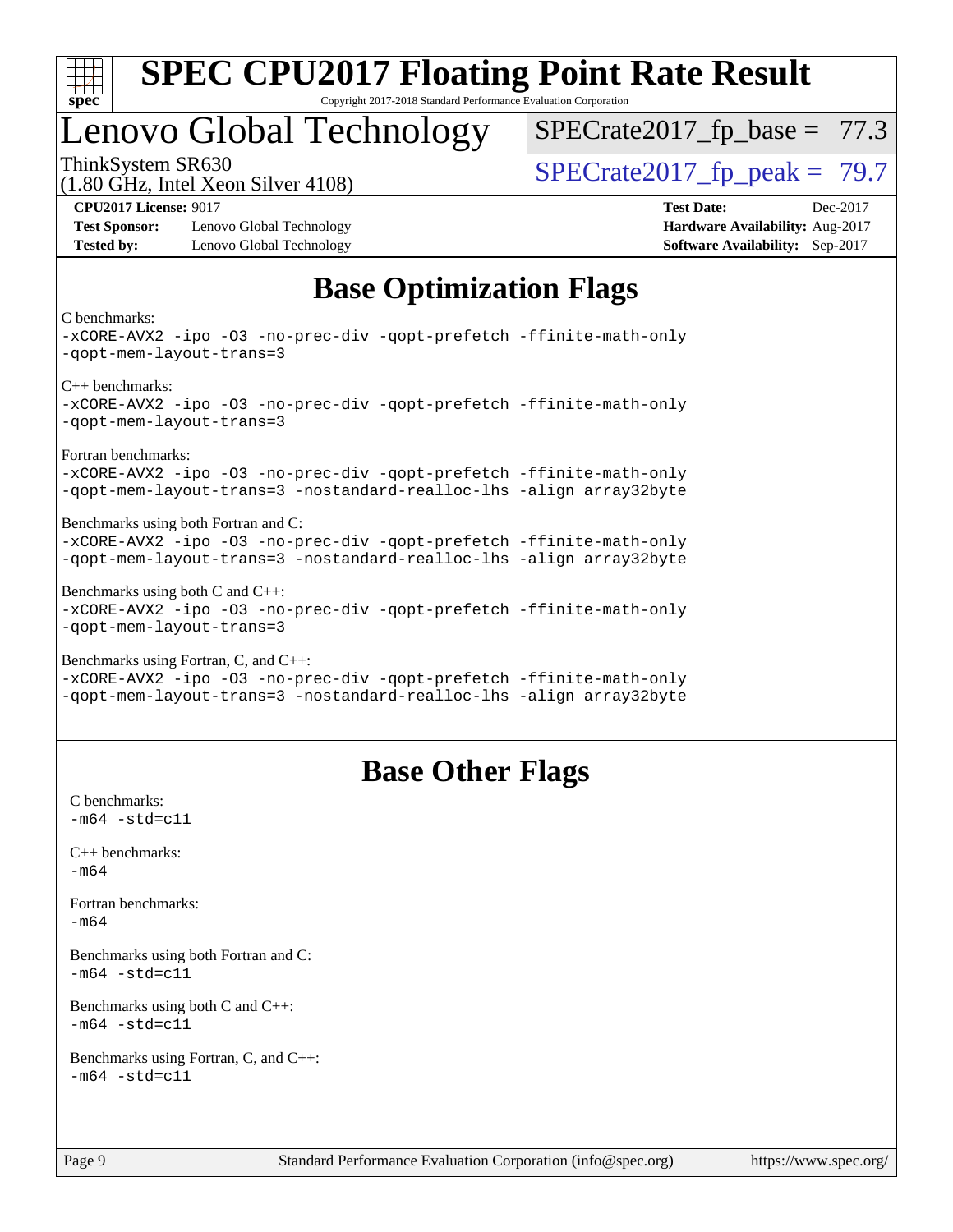

### Lenovo Global Technology

 $SPECTate2017_fp\_base = 77.3$ 

(1.80 GHz, Intel Xeon Silver 4108)

ThinkSystem SR630<br>(1.80 GHz, Intel Xeon Silver 4108)  $\begin{array}{r} | \text{SPECrate2017\_fp\_peak} = 79.7 \end{array}$ 

**[Test Sponsor:](http://www.spec.org/auto/cpu2017/Docs/result-fields.html#TestSponsor)** Lenovo Global Technology **[Hardware Availability:](http://www.spec.org/auto/cpu2017/Docs/result-fields.html#HardwareAvailability)** Aug-2017 **[Tested by:](http://www.spec.org/auto/cpu2017/Docs/result-fields.html#Testedby)** Lenovo Global Technology **[Software Availability:](http://www.spec.org/auto/cpu2017/Docs/result-fields.html#SoftwareAvailability)** Sep-2017

**[CPU2017 License:](http://www.spec.org/auto/cpu2017/Docs/result-fields.html#CPU2017License)** 9017 **[Test Date:](http://www.spec.org/auto/cpu2017/Docs/result-fields.html#TestDate)** Dec-2017

### **[Peak Compiler Invocation](http://www.spec.org/auto/cpu2017/Docs/result-fields.html#PeakCompilerInvocation)**

[C benchmarks](http://www.spec.org/auto/cpu2017/Docs/result-fields.html#Cbenchmarks):

[icc](http://www.spec.org/cpu2017/results/res2018q1/cpu2017-20180105-02460.flags.html#user_CCpeak_intel_icc_18.0_66fc1ee009f7361af1fbd72ca7dcefbb700085f36577c54f309893dd4ec40d12360134090235512931783d35fd58c0460139e722d5067c5574d8eaf2b3e37e92)

[C++ benchmarks:](http://www.spec.org/auto/cpu2017/Docs/result-fields.html#CXXbenchmarks) [icpc](http://www.spec.org/cpu2017/results/res2018q1/cpu2017-20180105-02460.flags.html#user_CXXpeak_intel_icpc_18.0_c510b6838c7f56d33e37e94d029a35b4a7bccf4766a728ee175e80a419847e808290a9b78be685c44ab727ea267ec2f070ec5dc83b407c0218cded6866a35d07)

[Fortran benchmarks](http://www.spec.org/auto/cpu2017/Docs/result-fields.html#Fortranbenchmarks): [ifort](http://www.spec.org/cpu2017/results/res2018q1/cpu2017-20180105-02460.flags.html#user_FCpeak_intel_ifort_18.0_8111460550e3ca792625aed983ce982f94888b8b503583aa7ba2b8303487b4d8a21a13e7191a45c5fd58ff318f48f9492884d4413fa793fd88dd292cad7027ca)

[Benchmarks using both Fortran and C](http://www.spec.org/auto/cpu2017/Docs/result-fields.html#BenchmarksusingbothFortranandC): [ifort](http://www.spec.org/cpu2017/results/res2018q1/cpu2017-20180105-02460.flags.html#user_CC_FCpeak_intel_ifort_18.0_8111460550e3ca792625aed983ce982f94888b8b503583aa7ba2b8303487b4d8a21a13e7191a45c5fd58ff318f48f9492884d4413fa793fd88dd292cad7027ca) [icc](http://www.spec.org/cpu2017/results/res2018q1/cpu2017-20180105-02460.flags.html#user_CC_FCpeak_intel_icc_18.0_66fc1ee009f7361af1fbd72ca7dcefbb700085f36577c54f309893dd4ec40d12360134090235512931783d35fd58c0460139e722d5067c5574d8eaf2b3e37e92)

[Benchmarks using both C and C++:](http://www.spec.org/auto/cpu2017/Docs/result-fields.html#BenchmarksusingbothCandCXX) [icpc](http://www.spec.org/cpu2017/results/res2018q1/cpu2017-20180105-02460.flags.html#user_CC_CXXpeak_intel_icpc_18.0_c510b6838c7f56d33e37e94d029a35b4a7bccf4766a728ee175e80a419847e808290a9b78be685c44ab727ea267ec2f070ec5dc83b407c0218cded6866a35d07) [icc](http://www.spec.org/cpu2017/results/res2018q1/cpu2017-20180105-02460.flags.html#user_CC_CXXpeak_intel_icc_18.0_66fc1ee009f7361af1fbd72ca7dcefbb700085f36577c54f309893dd4ec40d12360134090235512931783d35fd58c0460139e722d5067c5574d8eaf2b3e37e92)

[Benchmarks using Fortran, C, and C++](http://www.spec.org/auto/cpu2017/Docs/result-fields.html#BenchmarksusingFortranCandCXX): [icpc](http://www.spec.org/cpu2017/results/res2018q1/cpu2017-20180105-02460.flags.html#user_CC_CXX_FCpeak_intel_icpc_18.0_c510b6838c7f56d33e37e94d029a35b4a7bccf4766a728ee175e80a419847e808290a9b78be685c44ab727ea267ec2f070ec5dc83b407c0218cded6866a35d07) [icc](http://www.spec.org/cpu2017/results/res2018q1/cpu2017-20180105-02460.flags.html#user_CC_CXX_FCpeak_intel_icc_18.0_66fc1ee009f7361af1fbd72ca7dcefbb700085f36577c54f309893dd4ec40d12360134090235512931783d35fd58c0460139e722d5067c5574d8eaf2b3e37e92) [ifort](http://www.spec.org/cpu2017/results/res2018q1/cpu2017-20180105-02460.flags.html#user_CC_CXX_FCpeak_intel_ifort_18.0_8111460550e3ca792625aed983ce982f94888b8b503583aa7ba2b8303487b4d8a21a13e7191a45c5fd58ff318f48f9492884d4413fa793fd88dd292cad7027ca)

### **[Peak Portability Flags](http://www.spec.org/auto/cpu2017/Docs/result-fields.html#PeakPortabilityFlags)**

Same as Base Portability Flags

### **[Peak Optimization Flags](http://www.spec.org/auto/cpu2017/Docs/result-fields.html#PeakOptimizationFlags)**

[C benchmarks](http://www.spec.org/auto/cpu2017/Docs/result-fields.html#Cbenchmarks):

 519.lbm\_r: [-prof-gen](http://www.spec.org/cpu2017/results/res2018q1/cpu2017-20180105-02460.flags.html#user_peakPASS1_CFLAGSPASS1_LDFLAGS519_lbm_r_prof_gen_5aa4926d6013ddb2a31985c654b3eb18169fc0c6952a63635c234f711e6e63dd76e94ad52365559451ec499a2cdb89e4dc58ba4c67ef54ca681ffbe1461d6b36)(pass 1) [-prof-use](http://www.spec.org/cpu2017/results/res2018q1/cpu2017-20180105-02460.flags.html#user_peakPASS2_CFLAGSPASS2_LDFLAGS519_lbm_r_prof_use_1a21ceae95f36a2b53c25747139a6c16ca95bd9def2a207b4f0849963b97e94f5260e30a0c64f4bb623698870e679ca08317ef8150905d41bd88c6f78df73f19)(pass 2) [-ipo](http://www.spec.org/cpu2017/results/res2018q1/cpu2017-20180105-02460.flags.html#user_peakPASS1_COPTIMIZEPASS2_COPTIMIZE519_lbm_r_f-ipo) [-xCORE-AVX2](http://www.spec.org/cpu2017/results/res2018q1/cpu2017-20180105-02460.flags.html#user_peakPASS2_COPTIMIZE519_lbm_r_f-xCORE-AVX2) [-O3](http://www.spec.org/cpu2017/results/res2018q1/cpu2017-20180105-02460.flags.html#user_peakPASS1_COPTIMIZEPASS2_COPTIMIZE519_lbm_r_f-O3) [-no-prec-div](http://www.spec.org/cpu2017/results/res2018q1/cpu2017-20180105-02460.flags.html#user_peakPASS1_COPTIMIZEPASS2_COPTIMIZE519_lbm_r_f-no-prec-div) [-qopt-prefetch](http://www.spec.org/cpu2017/results/res2018q1/cpu2017-20180105-02460.flags.html#user_peakPASS1_COPTIMIZEPASS2_COPTIMIZE519_lbm_r_f-qopt-prefetch) [-ffinite-math-only](http://www.spec.org/cpu2017/results/res2018q1/cpu2017-20180105-02460.flags.html#user_peakPASS1_COPTIMIZEPASS2_COPTIMIZE519_lbm_r_f_finite_math_only_cb91587bd2077682c4b38af759c288ed7c732db004271a9512da14a4f8007909a5f1427ecbf1a0fb78ff2a814402c6114ac565ca162485bbcae155b5e4258871) [-qopt-mem-layout-trans=3](http://www.spec.org/cpu2017/results/res2018q1/cpu2017-20180105-02460.flags.html#user_peakPASS1_COPTIMIZEPASS2_COPTIMIZE519_lbm_r_f-qopt-mem-layout-trans_de80db37974c74b1f0e20d883f0b675c88c3b01e9d123adea9b28688d64333345fb62bc4a798493513fdb68f60282f9a726aa07f478b2f7113531aecce732043) 538.imagick\_r: [-xCORE-AVX2](http://www.spec.org/cpu2017/results/res2018q1/cpu2017-20180105-02460.flags.html#user_peakCOPTIMIZE538_imagick_r_f-xCORE-AVX2) [-ipo](http://www.spec.org/cpu2017/results/res2018q1/cpu2017-20180105-02460.flags.html#user_peakCOPTIMIZE538_imagick_r_f-ipo) [-O3](http://www.spec.org/cpu2017/results/res2018q1/cpu2017-20180105-02460.flags.html#user_peakCOPTIMIZE538_imagick_r_f-O3) [-no-prec-div](http://www.spec.org/cpu2017/results/res2018q1/cpu2017-20180105-02460.flags.html#user_peakCOPTIMIZE538_imagick_r_f-no-prec-div) [-qopt-prefetch](http://www.spec.org/cpu2017/results/res2018q1/cpu2017-20180105-02460.flags.html#user_peakCOPTIMIZE538_imagick_r_f-qopt-prefetch) [-ffinite-math-only](http://www.spec.org/cpu2017/results/res2018q1/cpu2017-20180105-02460.flags.html#user_peakCOPTIMIZE538_imagick_r_f_finite_math_only_cb91587bd2077682c4b38af759c288ed7c732db004271a9512da14a4f8007909a5f1427ecbf1a0fb78ff2a814402c6114ac565ca162485bbcae155b5e4258871) [-qopt-mem-layout-trans=3](http://www.spec.org/cpu2017/results/res2018q1/cpu2017-20180105-02460.flags.html#user_peakCOPTIMIZE538_imagick_r_f-qopt-mem-layout-trans_de80db37974c74b1f0e20d883f0b675c88c3b01e9d123adea9b28688d64333345fb62bc4a798493513fdb68f60282f9a726aa07f478b2f7113531aecce732043) 544.nab\_r: Same as 519.lbm\_r [C++ benchmarks:](http://www.spec.org/auto/cpu2017/Docs/result-fields.html#CXXbenchmarks) [-prof-gen](http://www.spec.org/cpu2017/results/res2018q1/cpu2017-20180105-02460.flags.html#user_CXXpeak_prof_gen_5aa4926d6013ddb2a31985c654b3eb18169fc0c6952a63635c234f711e6e63dd76e94ad52365559451ec499a2cdb89e4dc58ba4c67ef54ca681ffbe1461d6b36)(pass 1) [-prof-use](http://www.spec.org/cpu2017/results/res2018q1/cpu2017-20180105-02460.flags.html#user_CXXpeak_prof_use_1a21ceae95f36a2b53c25747139a6c16ca95bd9def2a207b4f0849963b97e94f5260e30a0c64f4bb623698870e679ca08317ef8150905d41bd88c6f78df73f19)(pass 2) [-ipo](http://www.spec.org/cpu2017/results/res2018q1/cpu2017-20180105-02460.flags.html#user_CXXpeak_f-ipo) [-xCORE-AVX2](http://www.spec.org/cpu2017/results/res2018q1/cpu2017-20180105-02460.flags.html#user_CXXpeak_f-xCORE-AVX2) [-O3](http://www.spec.org/cpu2017/results/res2018q1/cpu2017-20180105-02460.flags.html#user_CXXpeak_f-O3) [-no-prec-div](http://www.spec.org/cpu2017/results/res2018q1/cpu2017-20180105-02460.flags.html#user_CXXpeak_f-no-prec-div) [-qopt-prefetch](http://www.spec.org/cpu2017/results/res2018q1/cpu2017-20180105-02460.flags.html#user_CXXpeak_f-qopt-prefetch) [-ffinite-math-only](http://www.spec.org/cpu2017/results/res2018q1/cpu2017-20180105-02460.flags.html#user_CXXpeak_f_finite_math_only_cb91587bd2077682c4b38af759c288ed7c732db004271a9512da14a4f8007909a5f1427ecbf1a0fb78ff2a814402c6114ac565ca162485bbcae155b5e4258871) [-qopt-mem-layout-trans=3](http://www.spec.org/cpu2017/results/res2018q1/cpu2017-20180105-02460.flags.html#user_CXXpeak_f-qopt-mem-layout-trans_de80db37974c74b1f0e20d883f0b675c88c3b01e9d123adea9b28688d64333345fb62bc4a798493513fdb68f60282f9a726aa07f478b2f7113531aecce732043) [Fortran benchmarks](http://www.spec.org/auto/cpu2017/Docs/result-fields.html#Fortranbenchmarks): **(Continued on next page)**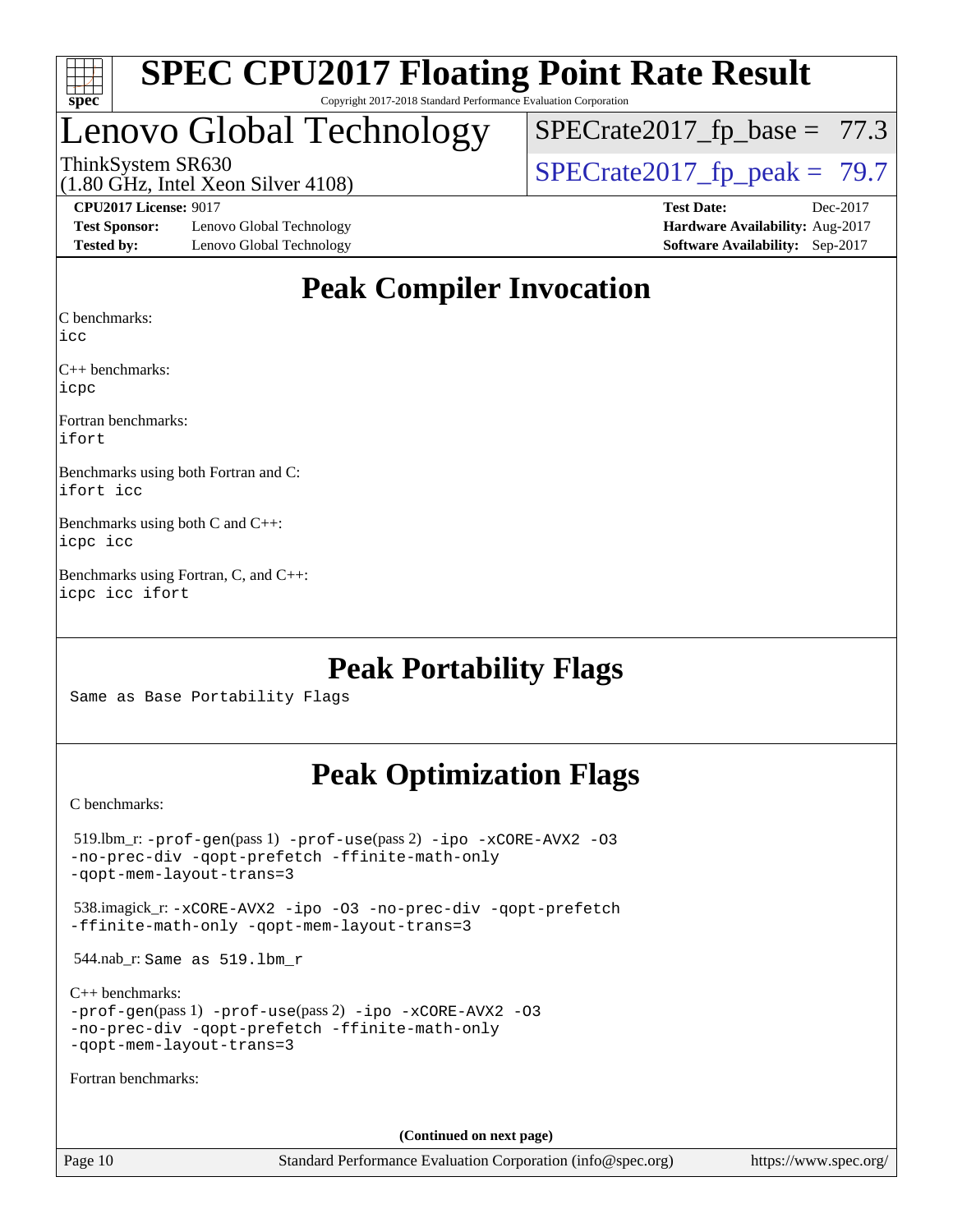

Copyright 2017-2018 Standard Performance Evaluation Corporation

### Lenovo Global Technology

 $SPECTate2017_fp\_base = 77.3$ 

(1.80 GHz, Intel Xeon Silver 4108)

ThinkSystem SR630<br>(1.80 GHz, Intel Xeon Silver 4108)  $\begin{array}{r} | \text{SPECrate2017\_fp\_peak} = 79.7 \end{array}$ 

**[Test Sponsor:](http://www.spec.org/auto/cpu2017/Docs/result-fields.html#TestSponsor)** Lenovo Global Technology **[Hardware Availability:](http://www.spec.org/auto/cpu2017/Docs/result-fields.html#HardwareAvailability)** Aug-2017 **[Tested by:](http://www.spec.org/auto/cpu2017/Docs/result-fields.html#Testedby)** Lenovo Global Technology **[Software Availability:](http://www.spec.org/auto/cpu2017/Docs/result-fields.html#SoftwareAvailability)** Sep-2017

**[CPU2017 License:](http://www.spec.org/auto/cpu2017/Docs/result-fields.html#CPU2017License)** 9017 **[Test Date:](http://www.spec.org/auto/cpu2017/Docs/result-fields.html#TestDate)** Dec-2017

### **[Peak Optimization Flags \(Continued\)](http://www.spec.org/auto/cpu2017/Docs/result-fields.html#PeakOptimizationFlags)**

```
(info@spec.org)https://www.spec.org/
  503.bwaves_r: -xCORE-AVX2 -ipo -O3 -no-prec-div -qopt-prefetch
-ffinite-math-only -qopt-mem-layout-trans=3
-nostandard-realloc-lhs -align array32byte
  549.fotonik3d_r: Same as 503.bwaves_r
  554.roms_r: -prof-gen(pass 1) -prof-use(pass 2) -ipo -xCORE-AVX2 -O3
-no-prec-div -qopt-prefetch -ffinite-math-only
-qopt-mem-layout-trans=3 -nostandard-realloc-lhs
-align array32byte
Benchmarks using both Fortran and C: 
-prof-gen(pass 1) -prof-use(pass 2) -ipo -xCORE-AVX2 -O3
-no-prec-div -qopt-prefetch -ffinite-math-only
-qopt-mem-layout-trans=3 -nostandard-realloc-lhs -align array32byte
Benchmarks using both C and C++: 
-prof-gen(pass 1) -prof-use(pass 2) -ipo -xCORE-AVX2 -O3
-no-prec-div -qopt-prefetch -ffinite-math-only
-qopt-mem-layout-trans=3
Benchmarks using Fortran, C, and C++: 
-prof-gen(pass 1) -prof-use(pass 2) -ipo -xCORE-AVX2 -O3
-no-prec-div -qopt-prefetch -ffinite-math-only
-qopt-mem-layout-trans=3 -nostandard-realloc-lhs -align array32byte
                                 Peak Other Flags
C benchmarks: 
-m64 - std= c11C++ benchmarks: 
-m64Fortran benchmarks: 
-m64
Benchmarks using both Fortran and C: 
-m64 - std= c11Benchmarks using both C and C++: 
-m64 - std= c11(Continued on next page)
```